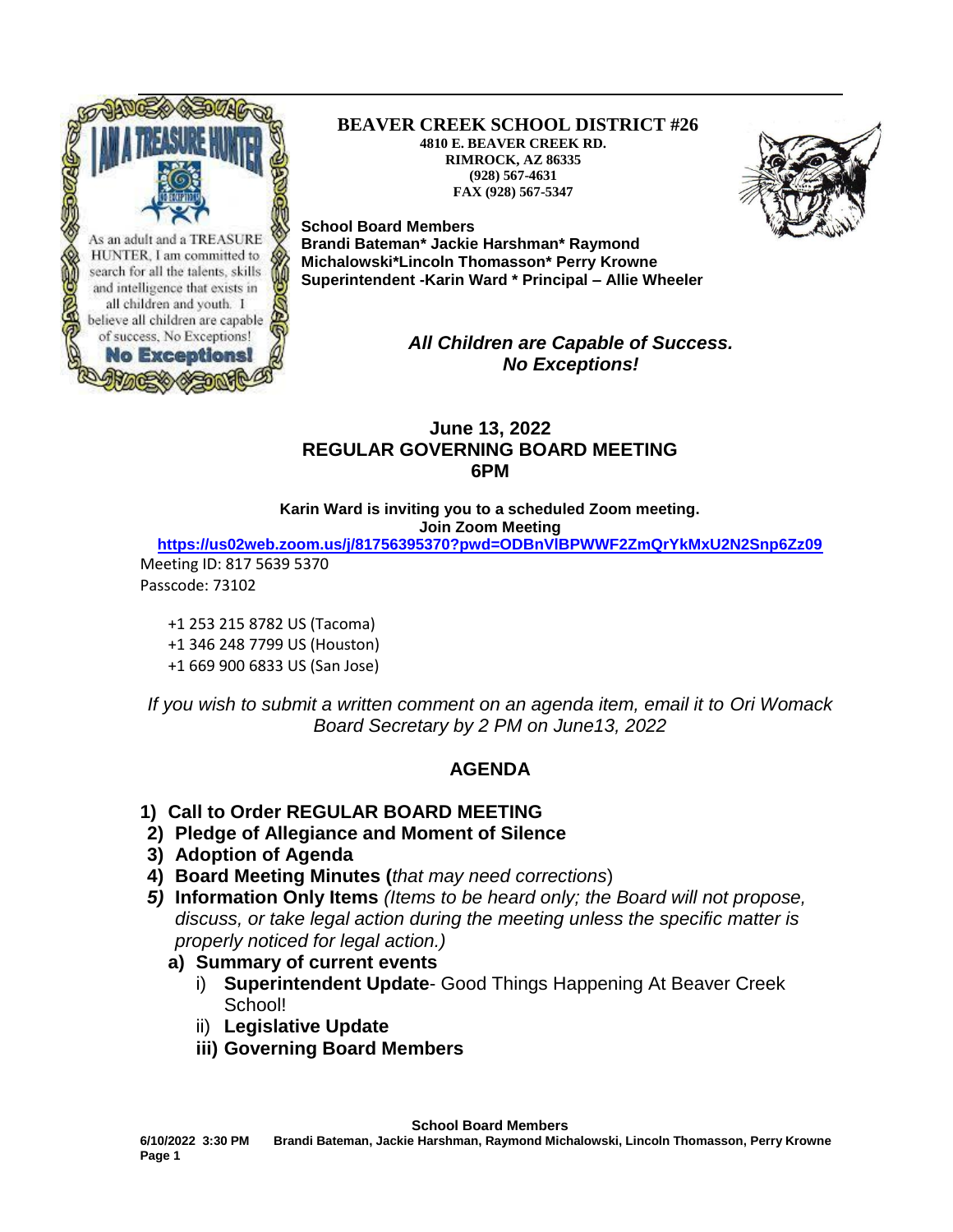- (1) Next Board meeting and Public Hearing for the Final FY 2023 Budget July 14, 2022 .Note the Date change due to a Board member conflict on date of July 11, 2022
- (2) Discuss possible Board Meeting change Brandi Bateman
- (3) Discussion of Date for Presentation on Internet contract awarded to Yavapai County
- **b) Reports:** Summer programs at Beaver Creek School and College for Kids **Public Comments** *(Members of the Governing Board shall not discuss or take legal action on matters released during an open call to the public, unless the matters are properly noticed for discussion and legal action. This p*rovides an opportunity for the public to comment on the items appearing on the Agenda. In compliance with the Open Meeting Law, any additions to or changes in this Agenda will be made 24hours prior to the meeting and will be posted at the Governing Board Room. An Executive Session may be called on any of the Agenda items listed below which qualify under one or more provisions of A.R.S. 38-431.A, A.1, A.2, A.3, A.4, A.5, A.6, A.7. No final action can or shall be taken in an executive session.
- **6) Action Items**
	- **a) Request for Approval of the Consent Agenda**
		- **i) Reading of minutes of May 9, 2022**
		- **ii) Ratify Vouchers**
			- **(1)** A/P: 1051-1055
			- **(2)** Payroll: 24,25, 26 , 26.1, 26.2, 26.3, 27
		- iii) **Gifts and Donations:** 
			- (1) Perry Krowne- \$150 School Supplies

#### **iv.) Ratify Extra Duty, Additional Pay, and Reclassification Pay as presented in the Board packet.**

- **b) Specific Items of District Business which require Action**
	- i) Vision/Mission Statement- Final Approval. The board and staff have reviewed the statement and Mrs. Wheeler is prepared to move forward requesting board approval.
	- ii) **Request to discuss and approve the ASBA Policy Services: for up to 4 years.** The TRUST Policies are not ready yet and if we choose to change policy services, this ASBA agreement has a clause that we only have to pay a 50% termination fee. The first agreement sent by ASBA had a full 4 year termination fee.
	- iii) **Request to discuss and ratify the expenditure of \$53,776 for the Architectural/ Engineering Fee for the Phase 1 of the Drainage Assessment.** As per a letter of clarification on Friday, May 20<sup>th</sup>, this project will be funded by School Facilities when money is released in FY 23. The district felt it was important to the projects in the works especially for drainage and adjacent ways to get the topography and utility plans recorded.
	- **iv) Request to discuss and approve disposal of property as presented on the Governing Board packet.**
	- v) **Request for new position for FY 23 – Special Education secretary.**  This position will be 3 hours a day blended with a paraprofessional position to make a full contract based on the school calendar.
	- vi) **Request to discuss and approve job descriptions for classified staff for FY 23**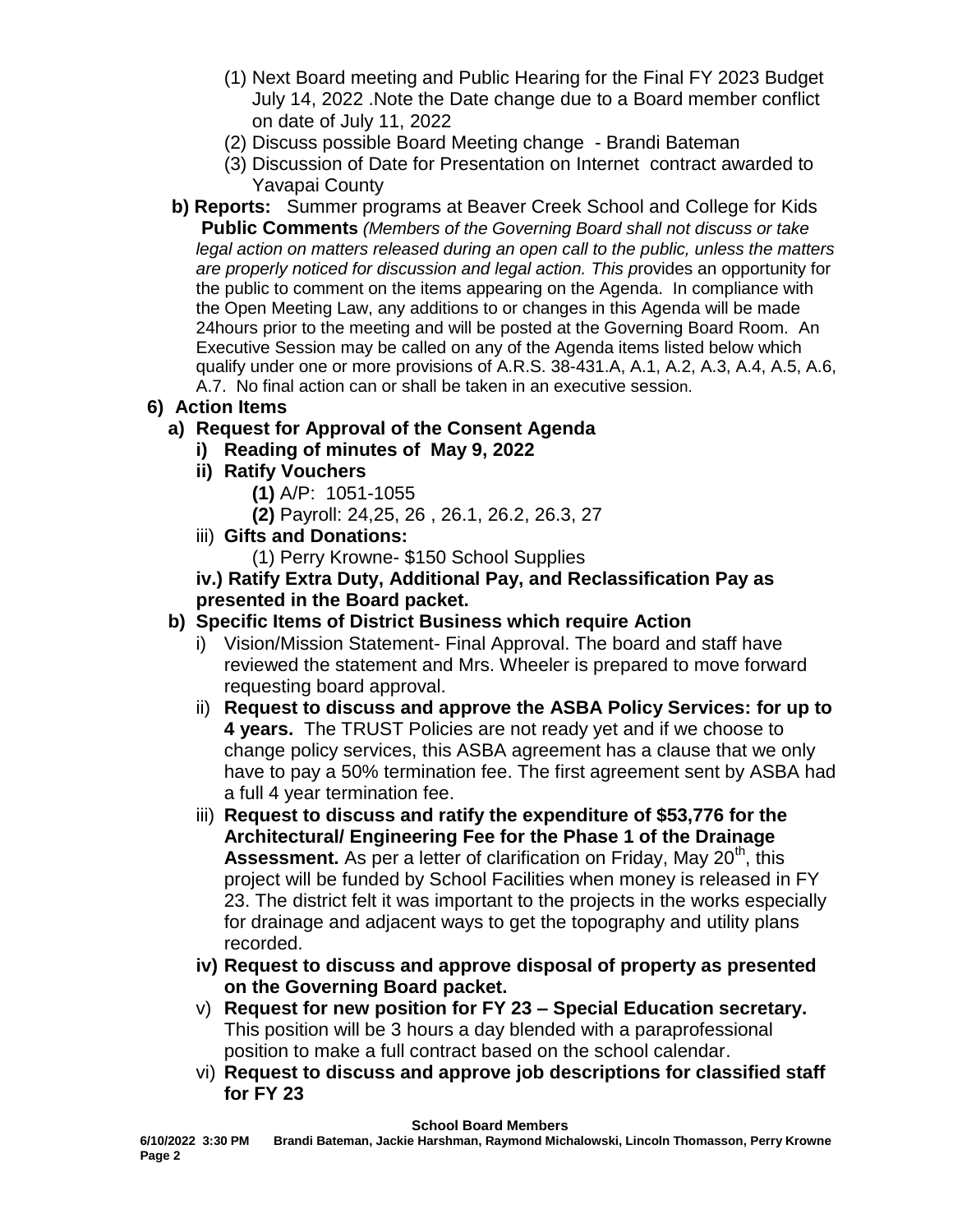- vii) **Request to approve additional compensation for the following position based on additional duties as approved in the job positions for FY 23 :**
	- (1) **Ori Womack- Business Manager**
	- (2) **Karen DuFresene- Operations Specialist**
	- (3) **Jake Wheeler- Transportation Director**
- viii)**Request to discuss and approve the Big Ideas textbook for 6th -8 th grade Math Curriculum based on the Arizona Standards.** The curriculum has been on review in the front office since April 12, 2022.
- ix) **Request for discussion and approval of the FY23 Proposed Budget. The Budget Hearing, Truth in Taxation Hearing and final approval will be July 14th at 6 pm.** (Note the date change due to a board member conflict).
- x) **Personnel Items:**
	- **a. Request to approve the Classified Entry Level Determination Chart to give new hire staff up to 10 years of experience instead of up to 6 years of experience.** The District Office staff will be reviewing past new hires and in July request hourly rate changes to those who had more than 6 years' experience when hired**.**
	- **b. Request to Accept Resignations :** 
		- **i. Tara Simonson- Custodian effective May 20, 2022**
			- **ii. Ashely Gernaat- temporary Office Assistant position ended May 20, 2022**
		- **iii. Joanna Bartley – First grade teacher for 2022-2023. Unable to fulfill contract due to family emergency out if state**
	- **c. Request to suspend policy GCR for Micca Martinez so that she may use minimal discretionary time to coach Volleyball for Mingus High School, if she is offered the position.**
	- **d. Request to Hire pending background check and fingerprint clearance:** 
		- **i. Office Administrative Assistant- Haleigh Pugh**
		- **ii. Middle School ELA teacher 2022- 2023 school year – Lori Webb**
		- iii. **Request to approve paraprofessionals for FY 23 as presented in the Governing Board Meeting.** Mrs. Wheeler is conducting interviews through Monday.

**7) Information Items** *(Matters about which the Board may engage in discussion, but will take no action during the meeting.)*

- Goals Review and Updates :
	- o New Preschool Bus has arrived!
	- o Collaborations with YCSO meeting June 9, 2022
	- o Fire Alarm Updates- The SFB has approved the architect to draw Fire Alarm As Builts
	- o Camera Updates
		- **Bus Cameras**
		- School Cameras

**School Board Members** 

**6/10/2022 3:30 PM Brandi Bateman, Jackie Harshman, Raymond Michalowski, Lincoln Thomasson, Perry Krowne Page 3**